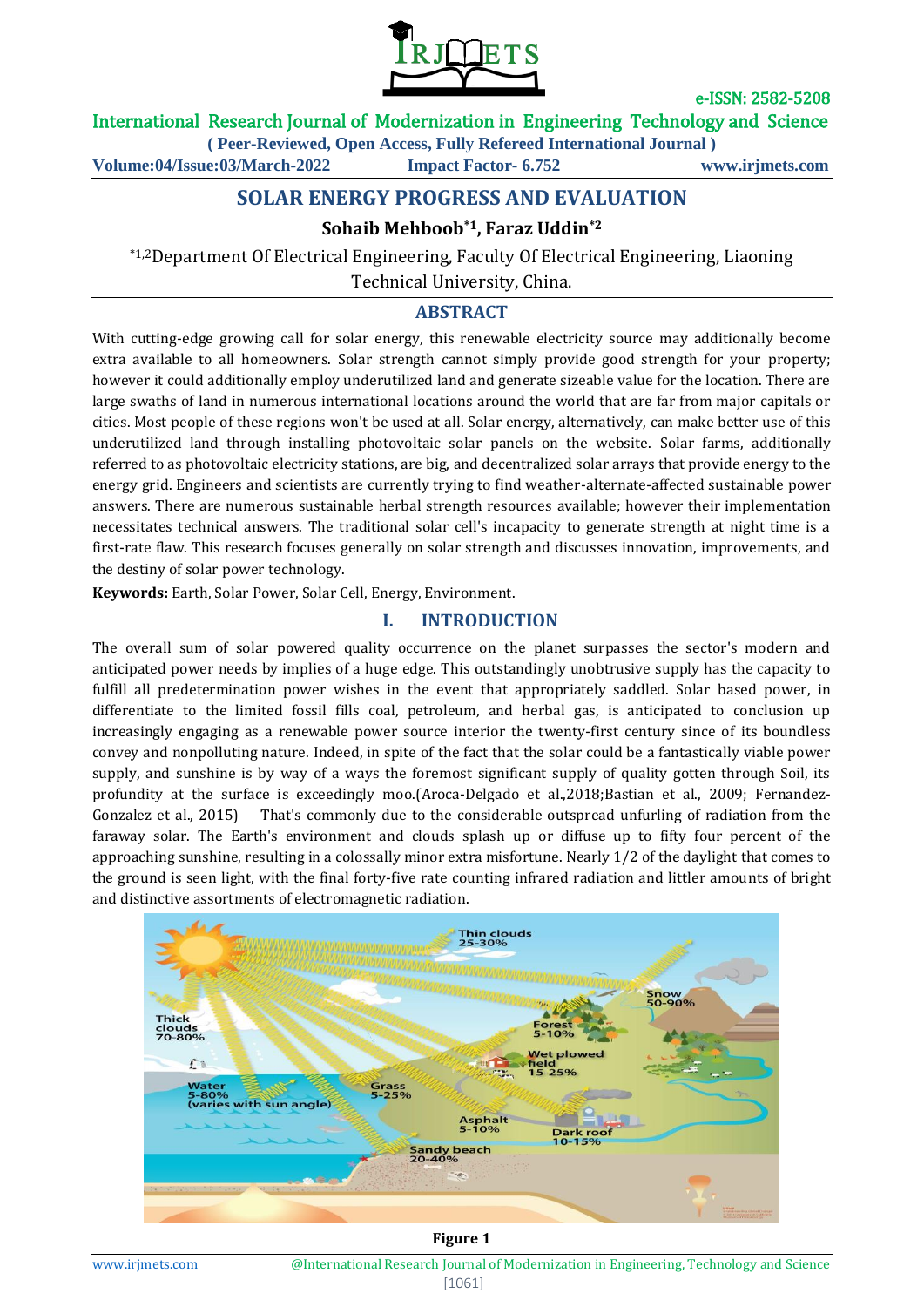

# International Research Journal of Modernization in Engineering Technology and Science

**( Peer-Reviewed, Open Access, Fully Refereed International Journal ) Volume:04/Issue:03/March-2022 Impact Factor- 6.752 www.irjmets.com**

Solar oriented control has impressive potential, as Soil gets roughly 200,000 occurrences the world's add up to every day electric-generating potential inside the shape of Solar based quality each day. Tragically, notwithstanding of the truth that solar based quality is detached, the tall esteem of gathering, changing, and putting away it limits its utilize in numerous areas. Solar radiation may be changed over into warm power (warmness) or electric quality, with the pastbeing the more dependable.



**Figure 2**

Flat-plate collectors that are used for solar heating programs are one of the most commonplace devices used to seize solar strength and convert it to thermal energy. Because solar radiation depth on the Earth's floor is so low, these creditors must be huge in size. Even in sunny components of the arena's temperate areas, a collector needs a floor area of around forty rectangular meters (430 square ft) to collect enough strength to satisfy the desires of one man or woman. Flat-plate creditors are made from a blackened metal plate that is protected with one or sheets of glass and heated through sunlight falling on it. This warmth is then transferred to carrier fluids inclusive of air or water that wafts beyond the plate's backside the warmth can both be used straight away and transferred to any other medium for garage. For solar water warmers and home heating, flat-plate creditors are typically used. The use of insulated tanks to store the water heated during sunny durations for use at night or on cloudy days is a common method of storing warmth to be used at night or on cloudy days. A system like this will offer a home with warm water drawn from a storage tank, or it is able to offer area heating by using circulating warmed water thru tubes in the flooring and ceilings. Flat-plate collectors generally warmness service fluids to temperatures among sixty-six and ninety-three ranges Celsius (one hundred fifty and two hundred levels Fahrenheit). Relying at the collector's layout, the performance of such creditors (i.e., the share of the electricity received that they convert into usable electricity) stages from 20 to eighty percent. Solar ponds, that are our bodies of salt water designed to gather and keep solar power, are another technique of thermal strength conversion. the heat extracted from such ponds can be used to warmness greenhouses, swimming pools, and cattle homes, as well as produce chemicals, food, textiles, and other commercial merchandise. (H. Soonmin et al., 2018; J. Mohtasham et al., 2015) The natural Rankine cycle engine, a relatively green and pricepowerful means of solar power conversion this is particularly useful in faraway locations, is occasionally used to generate strength using solar ponds. Solar ponds are generally restricted to heat rural regions because of their high installation and protection fees.

The Solar's energy can also be used to cook dinner meals in specifically designed solar ovens on a smaller scale. Solar ovens typically listen sunlight from a huge location to a relevant factor, in which it's far converted to warmth via a black-surfaced vessel. The ovens are commonly transportable and do no longer require any additional gasoline.

### **Disadvantages of Solar Electricity:**

**Solar doesn't work at night time:** The biggest drawback of solar strength is that it isn't always to be had. Sunlight is required to generate solar energy. At night, electricity has to be saved or sourced from some other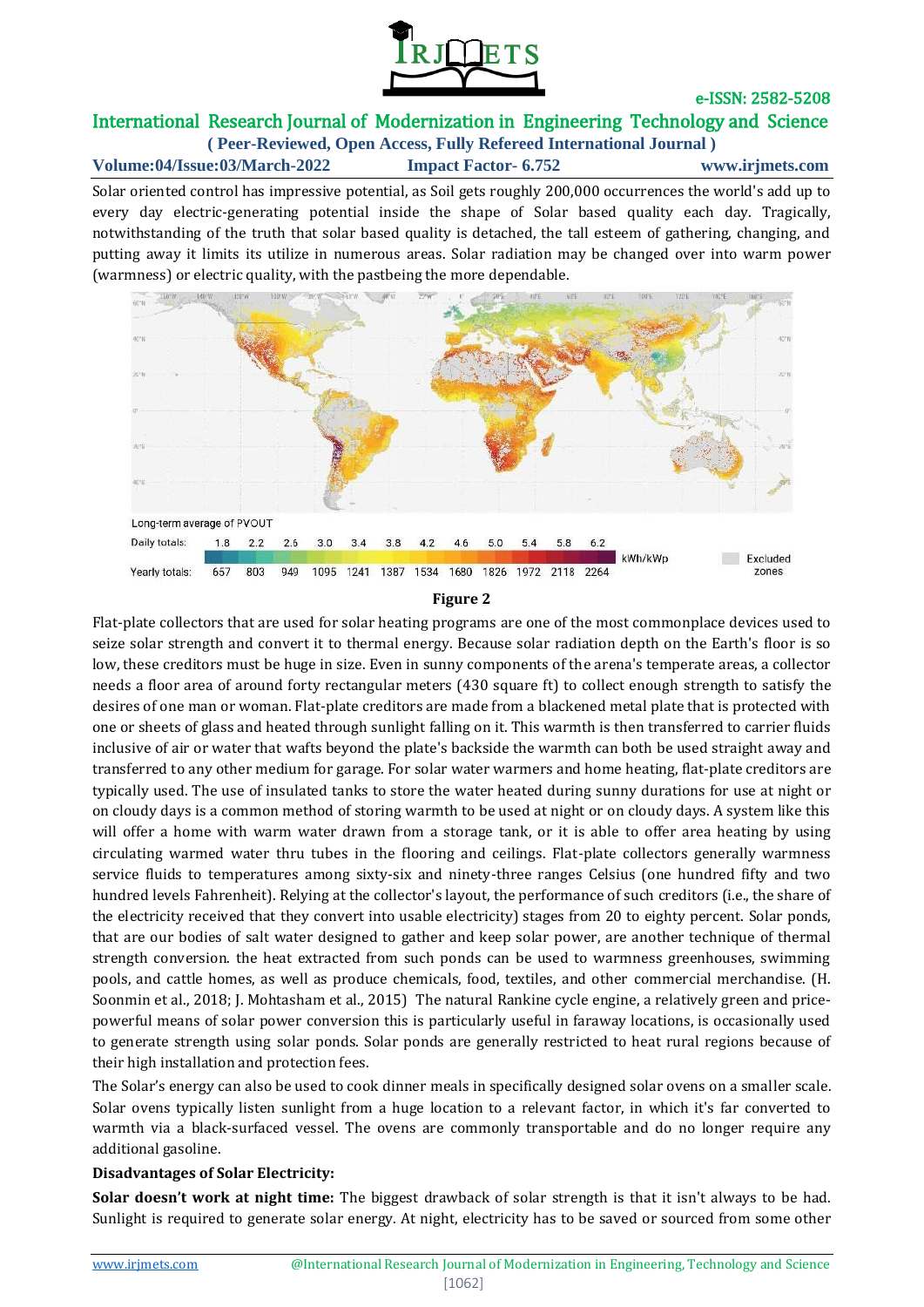

# International Research Journal of Modernization in Engineering Technology and Science

**( Peer-Reviewed, Open Access, Fully Refereed International Journal ) Volume:04/Issue:03/March-2022 Impact Factor- 6.752 www.irjmets.com**

place. apart from daily versions, solar manufacturing decreases at some stage in the wintry weather months, when there are fewer sunlight hours and solar radiation is less severe.

#### **Solar Inefficiency:**

The fact that solar power manufacturing is enormously inefficient is a not unusual grievance. Solar panel efficiency, which measures how lots of the Solar's electricity a solar panel can convert into electric energy, is presently around 22%. This means that on the way to generate enough electricity, a massive amount of floor place is needed. However, performance has improved dramatically in the final 5 years, and it's miles anticipated to retain to enhance regularly in the coming years. However, in the interim, solar's low performance is a massive downside. Because performance is relative, solar inefficiency is an fascinating argument. "Inefficient in assessment to what?" one may surprise. "What factors impact performance?" solar panels presently have a radiation efficiency of as much as 22%, but they do not produce the carbon by way of-products that coal does, and that they don't require steady extraction, refinement, or transportation – all of which might be elements that must be taken into consideration whilst calculating performance.

#### **Solar Panels are Bulky:**

Solar panels are massive and heavy. That is mainly actual of conventional silicon crystalline wafer solar modules that have a better performance. The massive solar panels with glass coverings are these. Skinny-film solar modules are a new technology which might be a whole lot much less bulky and have recently been advanced as solar roof tiles and "amorphous" bendy solar modules. Thin-film solar is presently less efficient than crystalline wafer solar, that's a disadvantage.

#### **Storing Solar:**

Solar energy garage technology has yet to reach its full ability. Even as many solar drip feed batteries are currently to be had, they're high-priced and cumbersome, and are higher perfect to small-scale domestic solar panels than large solar farms.

#### **A Unique Technique to Increasing Solar Power:**

The pressing need to generate the maximum quantity of power possible from a solar panel has triggered researchers to search for a new material to apply in solar panel production. In truth, Australian and Chinese researchers have evolved a new solar mobile which can extract the maximum quantity of energy from solar panels. The product is manufactured from perovskite, a structure determined inside the mid-nineteenth century. The fabric became used by the researchers to create greater long lasting, inexpensive, and more efficient solar panels. The assignment of lowering solar panel manufacturing prices isn't always clean to overcome. We can, but, enhance conversion efficiency. The conversion performance of a panel is defined by how well it converts solar energy into electricity the conversion performance of traditional silicon-based photovoltaic panels degrees from 16 to 18 percentage. The perovskite solar panel, then again, ought to have a 35 percentage performance at the same time as decreasing production charges.

### **A New Hybrid Device is invented:**

Photovoltaic era is without delay used within the manufacturing of power via solar panels and solar cells. a new hybrid device evolved through researchers at the university of Houston, on the other hand, can seize solar electricity in addition to shop it until it's miles used. The hybrid device is capable of capturing and storing solar warmth inside the form of thermal power. this will allow for sizable adoption of solar power because it'd generate solar strength 24 hours an afternoon, seven days per week, irrespective of restrained daytime or inclement climate. The magazine Joule posted a paper on the situation. To generate integrated harvesting and keep the tool operational around the clock, the researchers mixed latent warmness storage and molecular power garage. The device, consistent with the researchers, has a harvesting performance of seventy three percentage on a small scale and around ninety percent on a massive scale. Moreover, it's been discovered that up to 80% of saved strength can be recovered at night time; with the recuperation charge being even higher at some point of the day The molecular garage cloth used within the device is norbornadiene-quadricyclane. It is an natural compound with a high precise power and superb warmth release over a protracted period of storage. The equal idea, consistent with the researchers, may be used to improve temperature and efficiency in a variety of materials.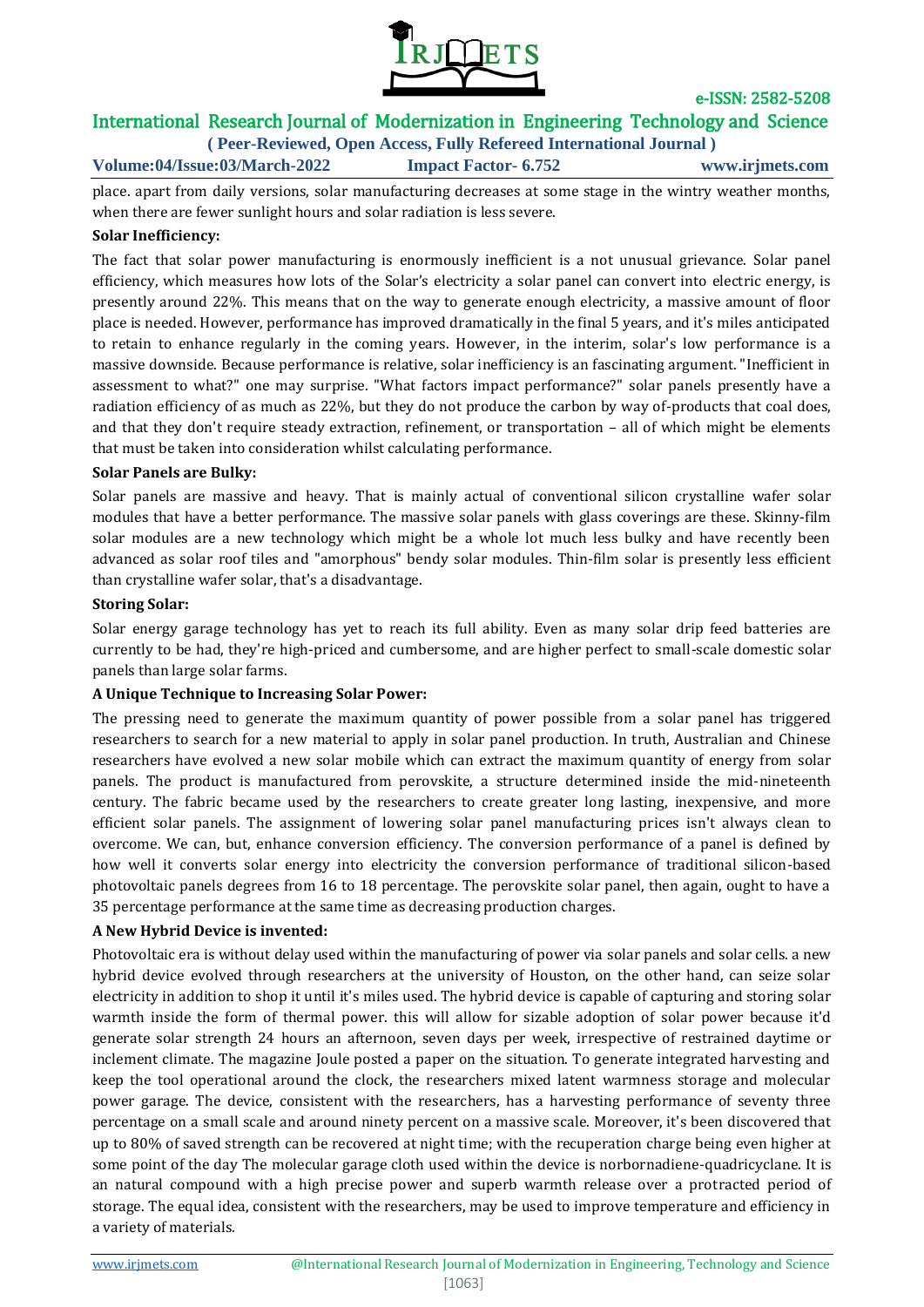

## International Research Journal of Modernization in Engineering Technology and Science

**( Peer-Reviewed, Open Access, Fully Refereed International Journal ) Volume:04/Issue:03/March-2022 Impact Factor- 6.752 www.irjmets.com** Solar Irradiation open: night closed: day **Anti-Reflective Glass HTF** out **HTF L-PCM MSM** open: day



**Figure 3**

### **The Usage of Solar Strength to Create Domestic Home Equipment:**

California granted permission to update constructing codes 12 months in the past, requiring all new buildings to have rooftop solar panels. Moreover, multifamily homes with much less than 3 memories need to comply with those guidelines. As a result, residential installers have been operating with home builders to form partnerships. In reaction, the Sacramento Municipal software District announced network solar software to help meet the mandate. In fact, the brand-new constructing code has accelerated the quantity of alternatives for meeting solar necessities. The SMUD program aided in begin up of software-scale tasks. Furthermore, the mandate would require the addition of among 123 and 334 megawatts in step with yr till 2026. This is a large breakthrough for the solar energy industry.

#### **The Future of Solar Strength:**

We all turn our heads closer to renewable electricity sources in some manner. Within the contemporary scenario, there are best extensively recognized solar technologies: photovoltaic cells and focused solar electricity. Solar energy, then again, is destined to supplant different power resources, and small steps are being taken in that course. Solar fields, as an instance, can now be found in Cumberland, Maine. The Cumberland solar area, which includes approximately 1, four hundred solar panels, is predicted to satisfy the complete town's strength desires. Consistent with invoice Shane, the city manager of Cumberland, the town should keep greater than \$one hundred, 000 within the subsequent seven or eight years and up to \$four million in the long run. Abrand-new layout which can capture extra light and convert the light power into energy while preserving the price of manufacturing is wanted to increase the adoption of solar cells. Solar electricity is much more likely to be adopted by using purchasers and producers if it produces the same amount of strength as other nonrenewable sources. The creation of perovskite-based totally photovoltaic cells is simply the start. But there is room for improvement. To generate more solar strength, electronics that track the solar throughout the day may be set up. The solar panel might be hit by way of more photons if it's miles constantly pointing on the solar than if its miles pointing on the solar in the course of the day. But, a study on this route continues to be underway. There are other approaches to growth efficiency. For example, instead of shifting solar panels, it was cautioned that mirrors be used to recognition mild on a smaller aircraft, potentially decreasing solar mobile production charges. (Mongeon et al., 2016; O. Peter et al., 2019) in the coming years, silicon-based solar cells are probable to advantage popularity and, if set up in massive numbers, continue to come to be extra low cost. Essential market players, then again, are probable to invest extra in studies and improvement to improve the efficiency of photovoltaic cells and discover a more effective material to construct solar cells than silicon. Those improvements, however, will take time and will simplest be viable if solar cells are mounted in massive portions. In that case, solar cells' future is as vibrant as the solar.